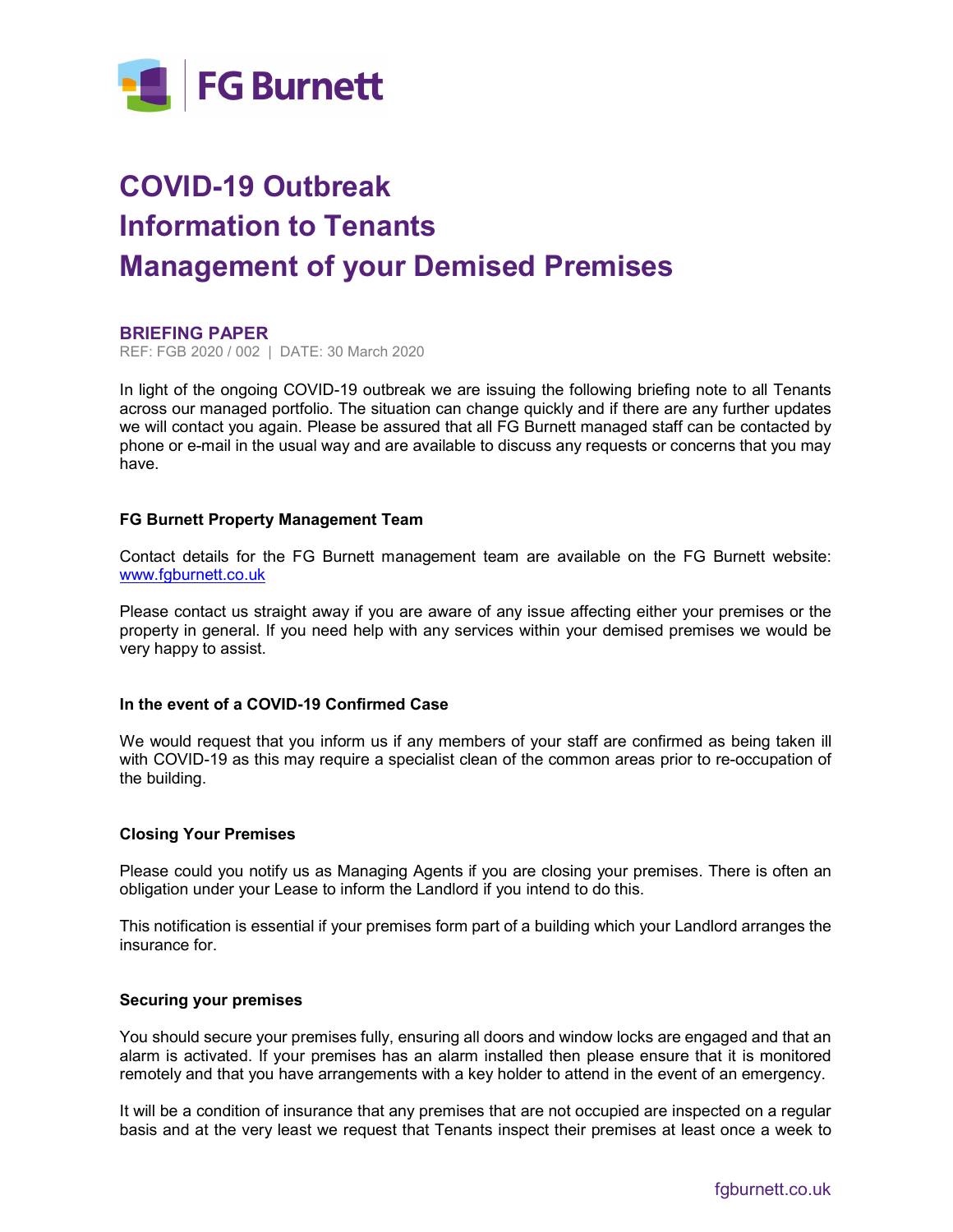

ensure that all is in order and that it remains secure with no windows open, doors unlocked and that there no general safety issues.

# Water Services

We recommend that all the wet services in your demised premises are flushed through regularly, with toilets flushed and taps allowed to run for  $2 - 3$  minutes to stop stagnant water building up in pipe runs.

If you envisage that your premises will be shut for a prolonged period, please let us know and we can arrange for a full drain down of the building.

#### Combustible Materials

You may well have arranged for your post to be re-directed however we request that a member of staff attends the property on a regular basis to ensure that there is no post build-up which could be a risk for willful fire raising.

#### Service Charge Payments

We would request that arrangements you have for service charge payments are left in place. The service charge pays for many statutory checks and tests in the building together with the maintenance of life critical systems. In addition, the service charge may include an element of insurance.so it is essential that this is paid to ensure that cover is maintained.

It should also be noted that other tenants may be in occupation elsewhere in the building in which case essential services still have to be provided.

A full credit will be applied to the service charge for any services that are scaled back or cancelled during this shut-down period.

Where it is possible, non-essential services will be scaled back however there are many statutory obligations for the property which must be met.

When this period of lock-down ends then tenants will want to reoccupy premises quickly and so it is essential that the building's service charge can meet the cost of ensuring the property is returned to full operation as quickly as possible.

## Business Rates

There may be reliefs available for Business Rates during this difficult time. My colleague Richard Foster specialises in dealing with Business Rates and may be able to assist with specific business rates advice to assist during this difficult period.

Richard can be contacted on 01224 597534 or by e-mail richard.foster@fgburnett.co.uk